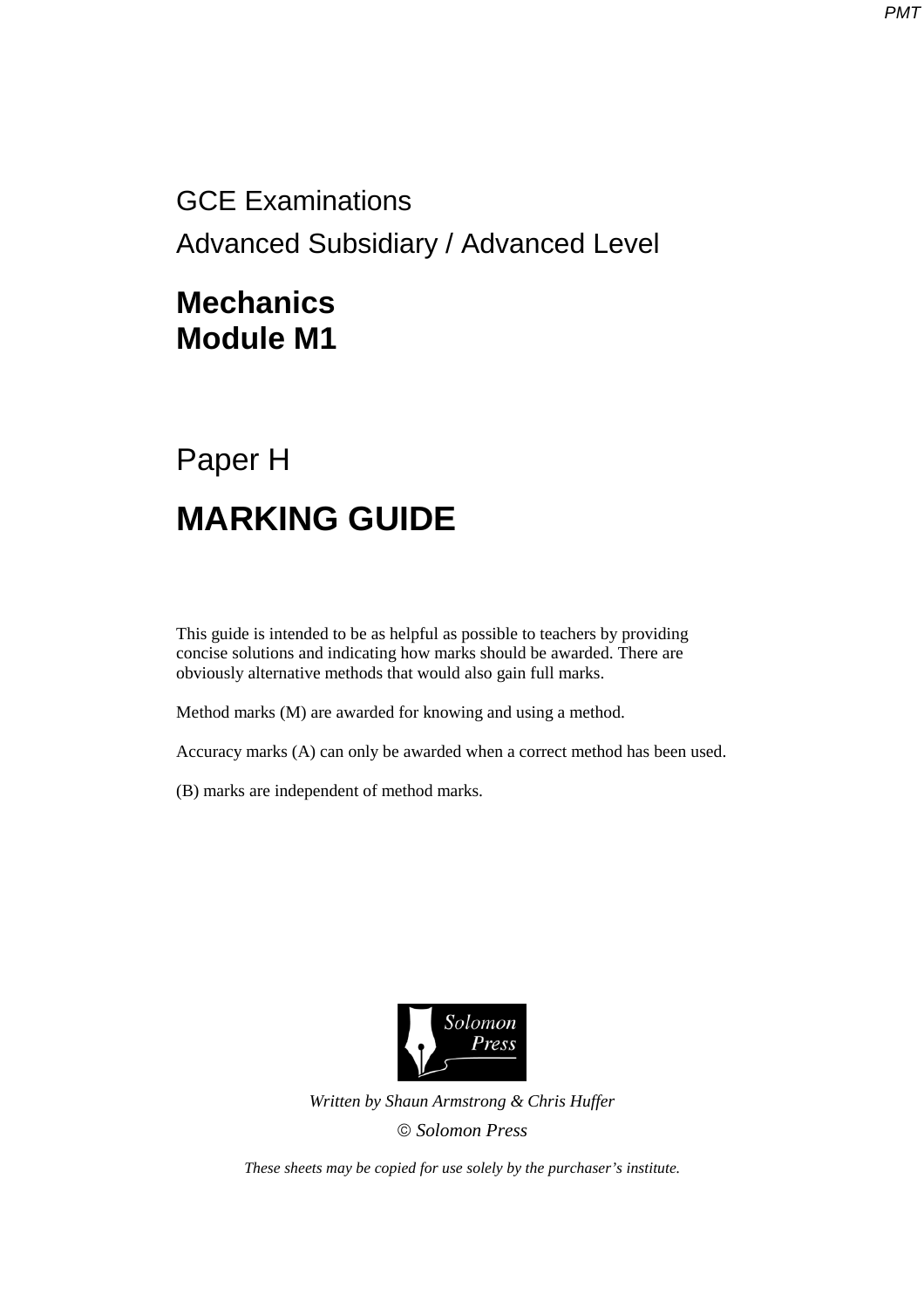## **M1 Paper H – Marking Guide**

| 1. | (a)              | resolve $\hat{T}$ : $T\cos 30 - W = 0$                                                                                                                                                            | M1             |      |
|----|------------------|---------------------------------------------------------------------------------------------------------------------------------------------------------------------------------------------------|----------------|------|
|    |                  | $\frac{\sqrt{3}}{2}$ T = 10 : $T = \frac{20\sqrt{3}}{3} = 11.5$ N (3sf)                                                                                                                           | M1 A1          |      |
|    | (b)              | resolve $\rightarrow$ : $H - T\sin 30 = 0$                                                                                                                                                        | M1             |      |
|    |                  | $H = \frac{1}{2} T$ so $T : H = 1 : \frac{1}{2} = 2 : 1$                                                                                                                                          | M1 A1          | (6)  |
| 2. | (a)              | $\mathbf{R} = (5\mathbf{i} - 3\mathbf{j}) + (3\mathbf{i} + 2\mathbf{j}) + (4\mathbf{i} - 5\mathbf{j}) = 12\mathbf{i} - 6\mathbf{j}$                                                               | M1 A1          |      |
|    |                  | mag. of $\mathbf{R} = \sqrt{12^2 + (-6)^2} = \sqrt{180} = 6\sqrt{5}$                                                                                                                              | M1 A1          |      |
|    | (b)              | $a = \frac{F}{m} = \frac{1}{8}(12i - 6j) = \frac{3}{2}i - \frac{3}{4}j$                                                                                                                           | M1 A1          |      |
|    |                  | req'd angle = $\tan^{-1} \frac{\lambda_4}{\lambda_2} = \tan^{-1} \frac{1}{2} = 26.6^{\circ}$ (1dp)                                                                                                | M1 A1          | (8)  |
| 3. | $\left(a\right)$ | use of $s = (\frac{u+v}{2})t$ with $u = 5$ , $v = 20$ and $t = 30$                                                                                                                                | M1             |      |
|    |                  | $s = \frac{25}{2} \times 30 = 375$ m                                                                                                                                                              | M1 A1          |      |
|    | (b)              | $a = \frac{\Delta v}{t} = \frac{20-5}{30} = 0.5$ , $s = 187.5$ , $u = 5$ use $s = ut + \frac{1}{2}at^2$                                                                                           | M1 A1          |      |
|    |                  | $187.5 = 5t + 0.25t^2$ ; $t^2 + 20t - 750 = 0$                                                                                                                                                    | M <sub>1</sub> |      |
|    |                  | use quadratic formula to give $t = -10 \pm 5\sqrt{34}$                                                                                                                                            | M1 A1          |      |
|    |                  | take +ve root : $t = 19.15$ seconds (2dp)                                                                                                                                                         | A1             | (9)  |
| 4. | (a)              | // to $\mathbf{i} - \mathbf{j}$ : $2q^2 - 3 = (q + 2)$                                                                                                                                            | M1             |      |
|    |                  | $2q^2 + q - 1 = 0$ : $(2q - 1)(q + 1) = 0$                                                                                                                                                        | M1 A1          |      |
|    |                  | $q=\frac{1}{2}$ , $q=-1$                                                                                                                                                                          | A <sub>1</sub> |      |
|    | (b)              | $q = -1$ : vel = $-i + j$                                                                                                                                                                         | B1             |      |
|    |                  | at time <i>t</i> , pos <sup>n</sup> vector is $(6\mathbf{i} - \mathbf{j}) + t(-\mathbf{i} + \mathbf{j}) = (6 - t)\mathbf{i} + (t - 1)\mathbf{j}$<br>$d^2 = (6 - t)^2 + (t - 1)^2$ and $d^2 < 5^2$ | A1             |      |
|    |                  | $\therefore t^2 - 12t + 36 + t^2 - 2t + 1 < 25$                                                                                                                                                   | M1             |      |
|    |                  | $t^2-7t+6<0$ : $(t-1)(t-6)<0$                                                                                                                                                                     | M1<br>A1       |      |
|    |                  | $1 < t < 6$ i.e. 5 seconds                                                                                                                                                                        | A1             | (10) |
| 5. | $\left(a\right)$ | $u = 0$ , $s = 0.5$ , $a = 16$ use $v^2 = u^2 + 2as$                                                                                                                                              | M1             |      |
|    |                  | $v^2 = 0 + 2(16)(0.5)$ : $v = 4 \text{ ms}^{-1}$                                                                                                                                                  | M1 A1          |      |
|    | (b)              | cons. of mom. $12(4) = (12 + 4)V$                                                                                                                                                                 | M1             |      |
|    |                  | $48 = 16V$ : $V = 3 \text{ ms}^{-1}$                                                                                                                                                              | A1             |      |
|    | (c)              | eqn. of motion: $16g - 1500 = 16a$                                                                                                                                                                | M1 A1          |      |
|    |                  | :. $a = 83.95$                                                                                                                                                                                    | A1             |      |
|    |                  | use with $u = 3$ , $v = 0$ in $v^2 = u^2 + 2as$<br>$v^2 = 3^2 - 167.9s$ giving $s = 0.054$ m = 5.4 cm                                                                                             | M1<br>M1 A1    | (11) |
|    |                  |                                                                                                                                                                                                   |                |      |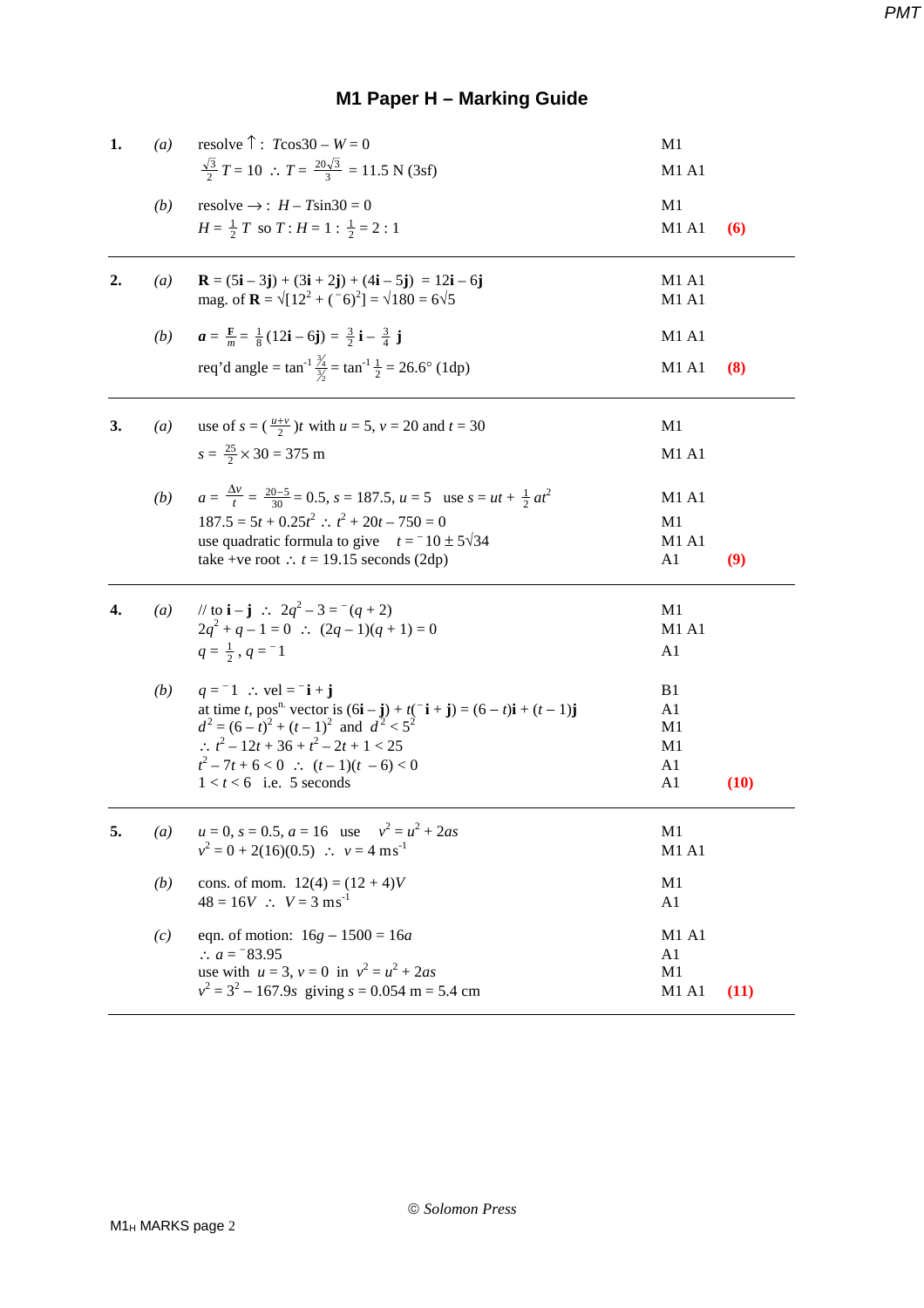**6.** *(a)*  $\mathbb{R}^R$  *R*<sub>1</sub> *R***<sub>2</sub>** *A B*  $\begin{array}{|c|c|c|c|c|c|c|c|} \hline \text{O.6} & \text{O.6} & \text{O.4} \hline \end{array}$  $\Box$  20*g*  $\bigcup$  20*g*  $\bigcup$   $\bigcup$   $\bigcup$   $\bigcup$  75*g* resolve  $\hat{P}$ :  $R_1 + R_2 = 135g$  M1<br>moments about A:  $60g(0.6) - R_2(1.2) + 75g(1.6) = 0$  M1 A1 moments about *A*:  $60g(0.6) - R_2(1.2) + 75g(1.6) = 0$ 1.2 $R_2$  = 156*g* ∴  $R_2$  = 130*g* = 1274 N M1 A1<br> $R_1$  = 5*g* = 49 N A1 *PMT*

*(b)* when  $R_1 = 0$ , moments about *B*:  $20g(0.6) + 40g(x) - 75g(0.4) = 0$  M1 A1  $12g + 40gx = 30g$  ∴  $40x = 18$  A1  $x = 0.45$  but *x* is dist. L of *B* ∴ Luigi can move to 0.85 m from mother M1 A1

| $(c)$ bench is on point of tilting |  | B1 (12) |
|------------------------------------|--|---------|
|------------------------------------|--|---------|

 $R_1 = 5g = 49$  N

| $\left(a\right)$ | eqn. of motion for 5 kg mass: $5g - T = 5a$<br>eqn. of motion for 4 kg mass: $T - \mu R - 4g\sin 30 = 4a$<br>but resolving perp. to plane: $R - 4g\cos 30 = 0$ : $R = 2g\sqrt{3}$ | (1)<br>(2) | M1<br>M1<br>$M1$ A <sub>1</sub> |
|------------------|-----------------------------------------------------------------------------------------------------------------------------------------------------------------------------------|------------|---------------------------------|
|                  | sub. for R in (2) gives $T - 2\mu g\sqrt{3} - 2g = 4a$<br>(1) + (3) gives $3g - 2\mu g\sqrt{3} = 9a$ : $a = \frac{1}{9}(3 - 2\mu\sqrt{3})g$                                       | (3)        | A1<br>M1A1                      |

- *(b)* since motion takes place,  $a > 0$  B1 i.e.  $3 - 2\mu\sqrt{3} > 0$  ∴  $\mu < \frac{\sqrt{3}}{2}$ **M1 A1**
- *(c)*  $\mu = \frac{1}{2}$  means  $a = \frac{3-\sqrt{3}}{9}$  $g \qquad \qquad \text{B1}$  $T = 5g - 5a = 5g - 5(\frac{3-\sqrt{3}}{9})g$  M1  $T = \frac{5}{9}(6 + \sqrt{3})g$  M1 A1

*(d)* 

| force on pulley = $2T\cos 30$                                            | $M1$ A <sub>1</sub> |      |  |
|--------------------------------------------------------------------------|---------------------|------|--|
| $=\frac{10}{9}(6+\sqrt{3})g\frac{\sqrt{3}}{2}=\frac{5}{9}(6\sqrt{3}+3)g$ | M2                  |      |  |
| $=\frac{5}{3}(2\sqrt{3}+1)g \text{ N}$                                   | A1                  | (19) |  |

Total **(75)**